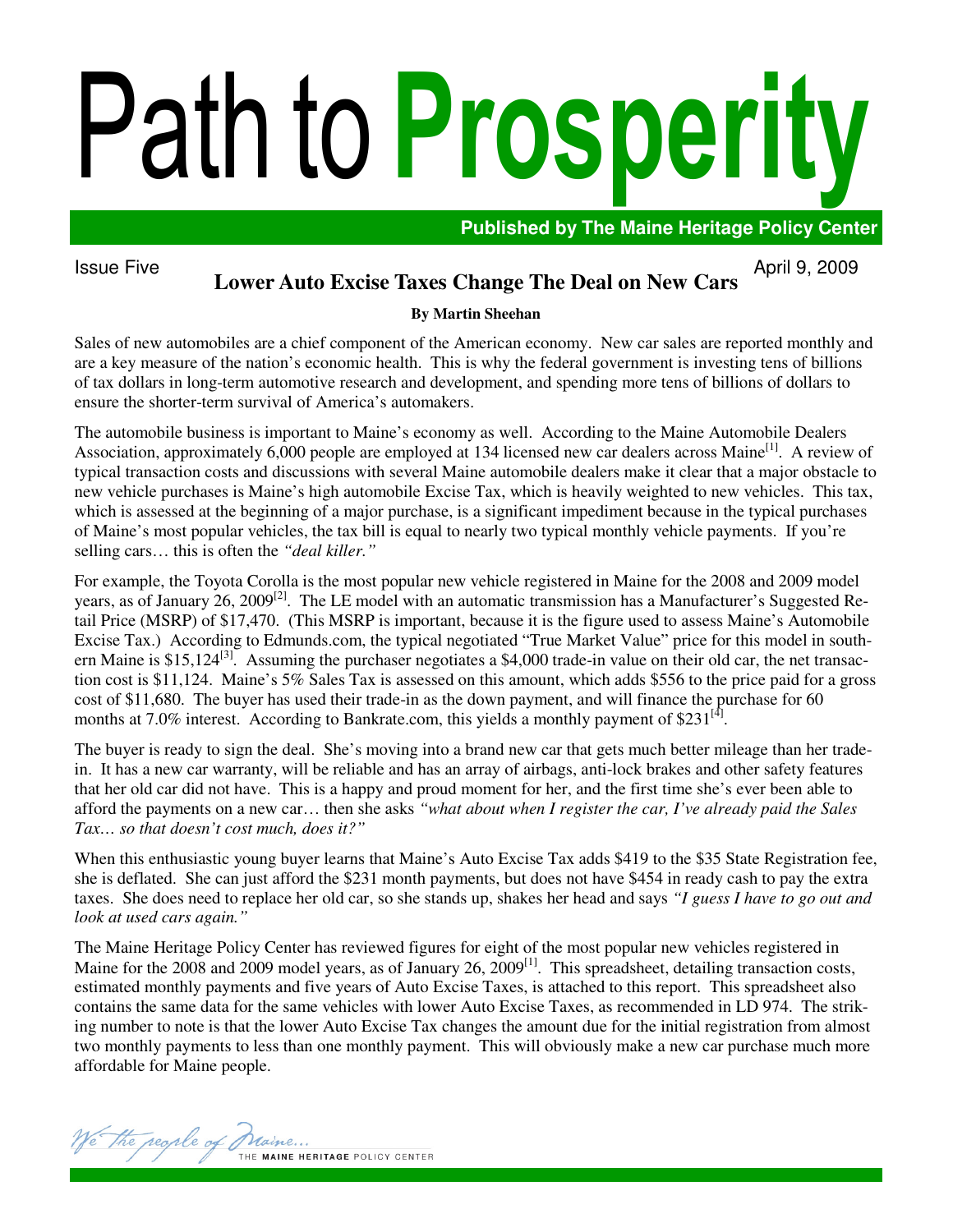# **Issue Five Path to Prosperity <b>April 9, 2009 April 9, 2009**

Over the course of five years, the savings with the lower Auto Excise Taxes continues, making the purchase of a new car a much more realistic decision for Maine people. In fact, using the typical monthly payment amount as a benchmark across eight of the most popular vehicles in Maine, the five-year Auto Excise Tax currently equals about five monthly car payments. When these rates are reduced according to this recommendation, the five-year Auto Excise Tax is reduced to only two monthly payments.

This proposal to reduce Maine's high Auto Excise Tax offers a state-based incentive for new car purchases, which will help a vital, struggling sector of the Maine economy. It makes new, safer, more efficient cars affordable for more Maine people. It also has the real potential of having a minor impact in Auto Excise Tax revenues because the lower Auto Excise Tax per new car will be partially offset by the increase in new car sales resulting from the greatly reduced cost of making a new car purchase.

**LD 974 "An Act To Decrease the Automobile Excise Tax and Promote Energy Efficiency"** cuts Maine's high Excise Tax rates in the first year of registration from 2.4 percent to 1.2 percent; in the second year from 1.75 percent to 0.8 percent and from 1.35 percent to 0.4 percent for the third and subsequent years. This law also eliminates the Sales Tax and the first three years of Auto Excise Taxes on hybrid, hydrogen, electric and other high-tech vehicles and highmileage (40+ mpg Highway) vehicles. If the Maine Legislature does not approve this proposed legislation, it will be on the ballot for a vote of the people on November 3, 2009.

### **Notes and Sources**

- [1] Maine Automobile Dealers Association web site. www.maineautodealers.com
- [2] Report from Maine Bureau of Motor Vehicles, Vehicle Services Division, January 26, 2009.
- [3] Manufacturers' Suggested Retail Prices (MSRP) and "True Market Value" prices from www.edmunds.com
- [4] Typical Monthly Payments based on negotiated price plus 5% Sales Tax; minus a trade-in value of \$4,000; and this total being borrowed on a 60-month loan at an even 7.0% interest rate, as calculated at www.bankrate.com

Martin Sheehan is director of communications at The Maine Heritage Policy Center, and can be reached at msheehan@mainepolicy.org.

**Path to Prosperity** is a special series of publications by The Maine Heritage Policy Center which focus on Maine's overspending and the resulting tax burden that threaten long-term, stable, sustainable prosperity. All information is from sources considered reliable, but may be subject to inaccuracies, omissions, and modifications.

The Maine Heritage Policy Center is a 501 (c) 3 nonprofit, nonpartisan research and educational organization based in Portland. The Maine Heritage Policy Center formulates and promotes free market, conservative public policies in the areas of economic growth, fiscal matters, health care, education, constitutional law and transparency– providing solutions that will benefit all the people of Maine. Contributions to MHPC are tax deductible to the extent allowed by law.

© 2009 The Maine Heritage Policy Center. Material from this document may be copied and distributed with proper citation.

Editor and director of communications, Martin Sheehan, can be reached at **msheehan@mainepolicy.org**.

**P.O. Box 7829, Portland, ME 04112, Phone: 207.321.2550 Fax: 207.773.4385**  http://www.mainepolicy.org http://mainepolicy.org/mhpc\_blog info@mainepolicy.org

We the people of Praine...